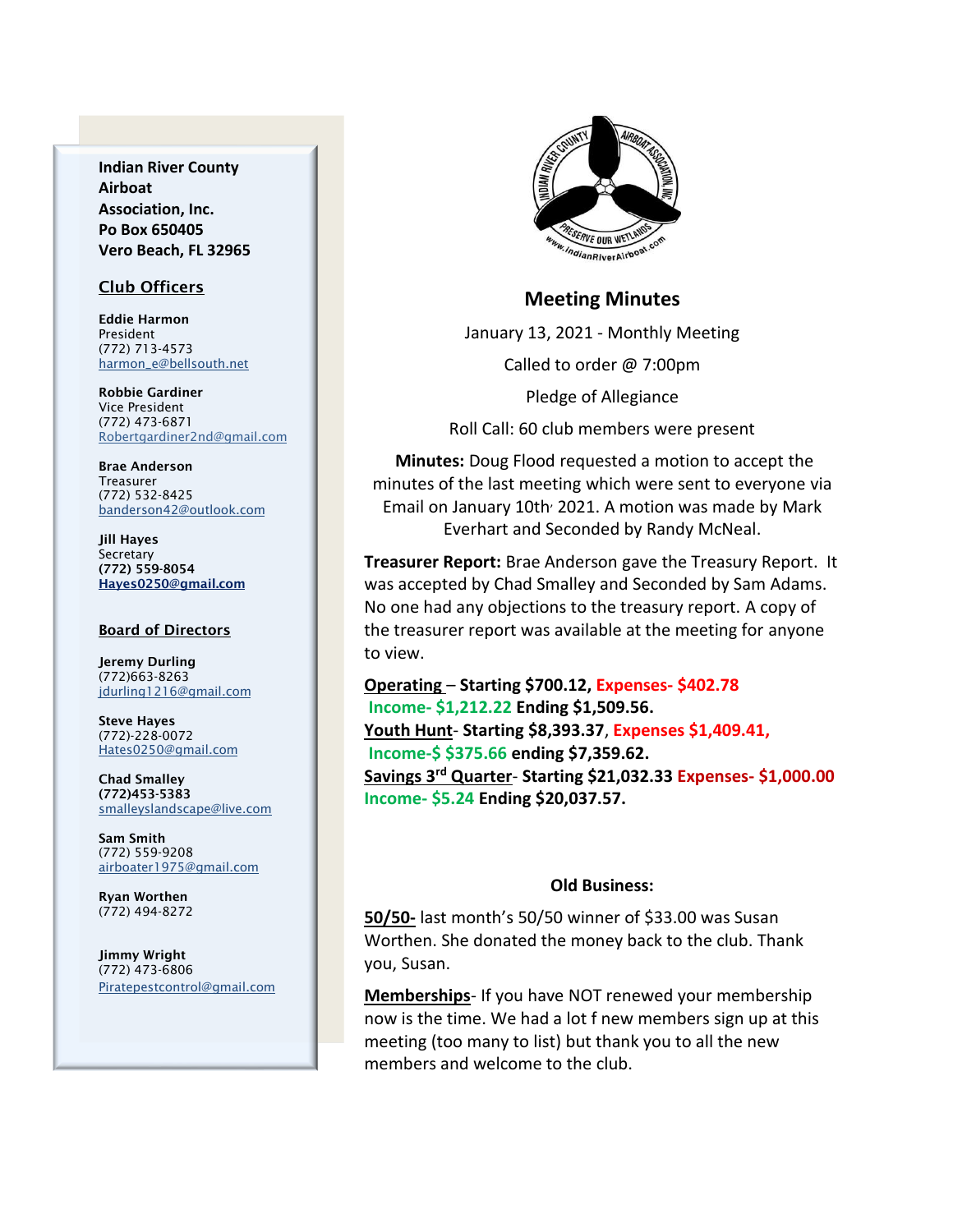**Salvation Army**- Our Club worked the Red Kettle for the Salvation army at Publix in Sebastian and our club brought in \$418.31 from 6-10 PM. That's Pretty good for 4 hours so thank you to everyone who took the time to volunteer. Elaine also said that they exceeded their goal of \$200,000.00.

**Website**- The Website is up, running and secure. I sent the \$500.00 to Greg for rebuilding the site and moving it to a new host. Our New Cost for it being monitored is \$25.00 a month and he will bill us Quarterly for it. I am working on getting all the events and minutes loaded on it.

# **Events attended since the last meeting**

- **Santa Comes to town-** We gave goodie bags out to over 150 kids, it was a great time and a big thank you to all the volunteers and Chris Worthen for playing Santa again. Awesome Job Everyone!!!
- **Salvation Army Red Kettle** We raised \$418.31 for the salvation and they were very grateful. Again, a big thank you to all the volunteers who helped.
- **KRVAS Camp Mack Event** Doug said it was a great time, there were 4 different clubs there and we made \$111.00 selling t-shirt and gun tickets.

# **New Business**

# **New Members-** No new club members this month

**Elections-** We started off new business with elections of Officers and Board members, it was a packed house and we hope to see all you NEW club members at the monthly meetings going forward as well. Prior to handing out the officer elections Mark Everhart requested that the candidates give the club a speech as to why they are running for the position.

# **President nominations:**

**Chris Worthen-** Said that he has been in the club for many years with the last 4 years as Vice President and has NEVER missed a meeting except for when he was in the hospital dying. He said that he had put his heart into this club and has done the best he can do. He said am I the best guy for the Job, no I am NOT but I will damn sure do everything I can to make the club better and if anyone has any questions to ask he will be glad to answer them the best he can.

**Eddie Harmon**- Said that he was asked by a few people to run for the position of president and that even though the president can't do a whole lot of changes he would hope that we could get together and have more rides and more fun things. Not saying that we aren't doing fund stuff. He said that he wants to see the club more active in the marsh and have some fun rides and that he also has a connection to FWC and St. Johns.

# **Vice President nominations:**

**Chris Worthen**- already gave his speech running for president, and Doug said that he was his vice president for 4 years and has done a great job.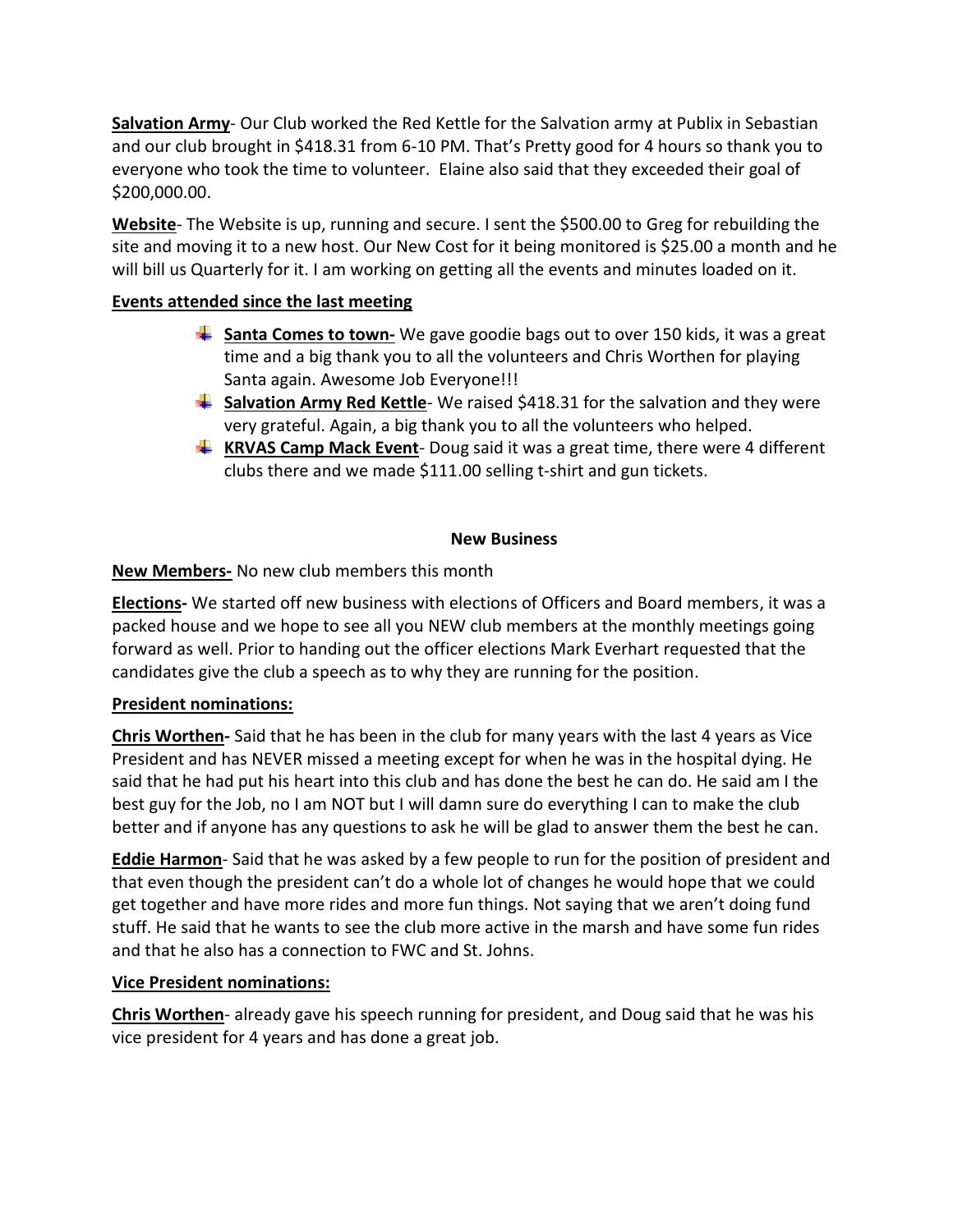**Robbie Gardiner**- I've been in the Airboat club for Five years now and served on the board a couple of years. He said that he agrees with Eddie that we need to do more fun things and that we can't keep scheduling our events around other people's schedules so we will schedule them and see what happens.

### **The new officers are:**

- ✓ **President-** Eddie Harmon
- ✓ **Vice President-** Robbie Gardiner
- ✓ **Secretary-** Jill Hayes
- ✓ **Treasurer –** Brae Anderson

### **The New Board of Directors are:**

- $\checkmark$  Ryan Worthen
- ✓ Steve Hayes
- $\checkmark$  Chad Smalley
- ✓ Sam Smith
- ✓ Jeremy Durling
- ✓ Jimmy Wright

Doug congratulated the new officers and board and wished them luck. He also thanked the Prior board and officers for all they have done for the club over the past years.

**Scholarships**- It's that time again, scholarships were available at the meeting and they are also available online. For those of you who are new our club gives away 2- \$1,000.00 scholarships every year. The applications MUST be turned in by the May Meeting. The applications are sent to Leslie at the Indian River State College and she chooses the winners.

**Club Computer/Printer** – We need to purchase a new computer, printer & external Hard drive for the Treasurer. Currently we only have one for the Secretary and that will be going to Jill. A motion was made by Paul Shutes to spend up to \$600.00, it was seconded by Mark Everhart. A show of hands we're in favor, motion passed.

**Spec Fishing Tournament-** Chad will work on a date for it and bring it to the next meeting, he said he's looking sometime in March. Doug told Chad to keep in mind that the Fair is March 12-  $21^{st}$  and a lot of people might be involved in it.

**Catfishing tournament/Fish Fry**- We need to pick a date for the Club Catfishing tournament and fish fry. For those of you who are new the tournament is open ONLY to Club members, the winner is Biggest Catfish \$100.00 and Most Fish Caught \$100.00. There is also a \$50.00 prize for kids 13 and under. Afterwards we clean the catfish and fry them up and the club provides grits, hush puppies and everyone is encouraged to bring a side dish.

**Club Ride/Membership Drive**- We will be doing a Club ride from the Fellsmere Grade to Camp Holly on February 6<sup>th</sup>, 2021. We will meet at the Fellsmere Grade at 8:00am and leaving the Grade by 9:00am.